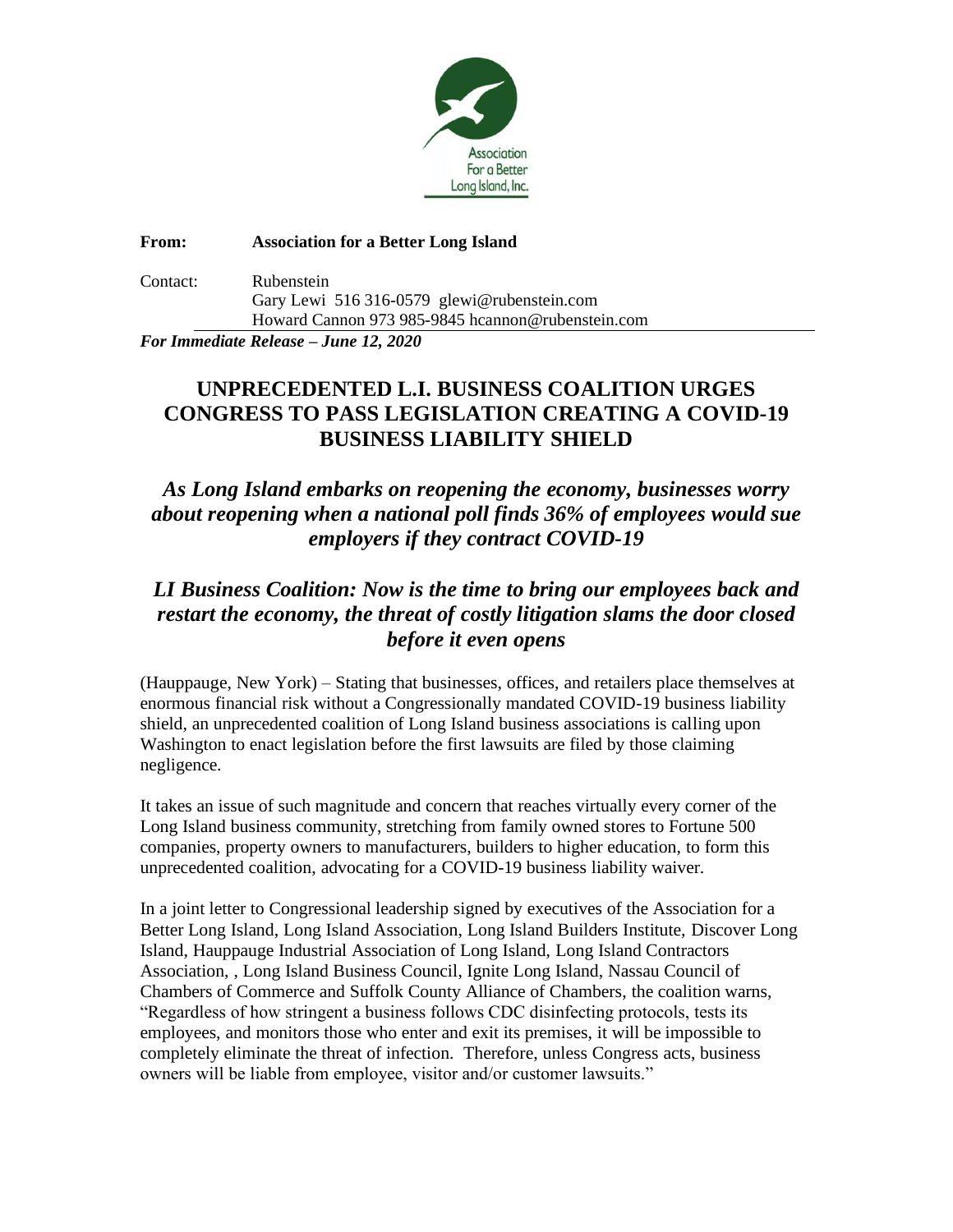#### A choice: Stay closed or welcome the plaintiffs

The Long Island business community cited the rise of the next growth industry: COVID-19 litigation.

In their letter to Congress they referenced a recent survey conducted by Engagious, the Sports and Leisure Research Group, and ROKK Solutions, which found that 36% of American workers would sue their employers if one of their co-workers contracted COVID-19 upon their return to work, and soon after contracted it, themselves.

Another 26% said they would sue even if the employer instituted extensive mitigation protocols to protect them from the virus, and regardless of whether they'd signed a release holding their employer harmless. This threat will make businesses, large and small, think twice about reopening and/or whether it is even worthwhile to continue operations.

# **Kyle Strober, executive director of the Association for a Better Long Island** (ABLI),

stated, "The formation of this unprecedented coalition should immediately send warning signs to Congress of the potential economic harm should this issue not be addressed. The lack of a liability waiver could well be the tipping point for any number of businesses caught in the double body blows of a three-month shut down followed by litigation from any employee or visitor who chooses to accuse the business or property owner as their source of COVID-19 infection. A frivolous lawsuit can cost a business \$25,000 to defend against."

#### Casting out the bad actors

The business coalition warns this threat will cause businesses across the country, large and small, to weigh the options of reopening as well as the need to make certain that bad actors who exhibit gross negligence should be punishable.

In the letter, the coalition writes, "As a result, we anticipate hundreds of businesses and tens of thousands of jobs could be lost on Long Island and countless others across the nation. This disturbing but likely scenario makes it critical to address this issue now if our nation is to successfully restart our economy. Lastly, our push does not include gross negligence to be covered; bad actors who do not protect their employees and customers will only hurt the business community by encouraging the spread of the virus and potentially a second wave."

"The need to ensure that our businesses can reopen and take positive steps without the fear of litigation is an essential component of the reopening and operating process," said **Mitchell Pally, Chief executive officer of the Long Island Builders Institute**. "We need our congressional delegation to take the lead to protect the interests of our small business community."

### Terrible irony for the economy

"Throughout the course of this pandemic, employers across Long Island have admirably united with their employees in countless ways to help minimize the public impact of COVID-19," said **Terri Alessi-Miceli, President and CEO of HIA-LI**. "It would be a terrible irony if these two constituencies were now to be pitted against each other just as workplace conditions are returning to the new normal. We implore Congress to take action to help wellintentioned employers from this kind of costly and needless litigation."

"Long Island's economy is driven by the same small business community that has been decimated by the outbreak of COVID-19," said **Marc Herbst, Executive Director of the Long Island Contractors' Association**. "I urge congressional leadership and the Long Island delegation to ensure they are protected from frivolous lawsuits."